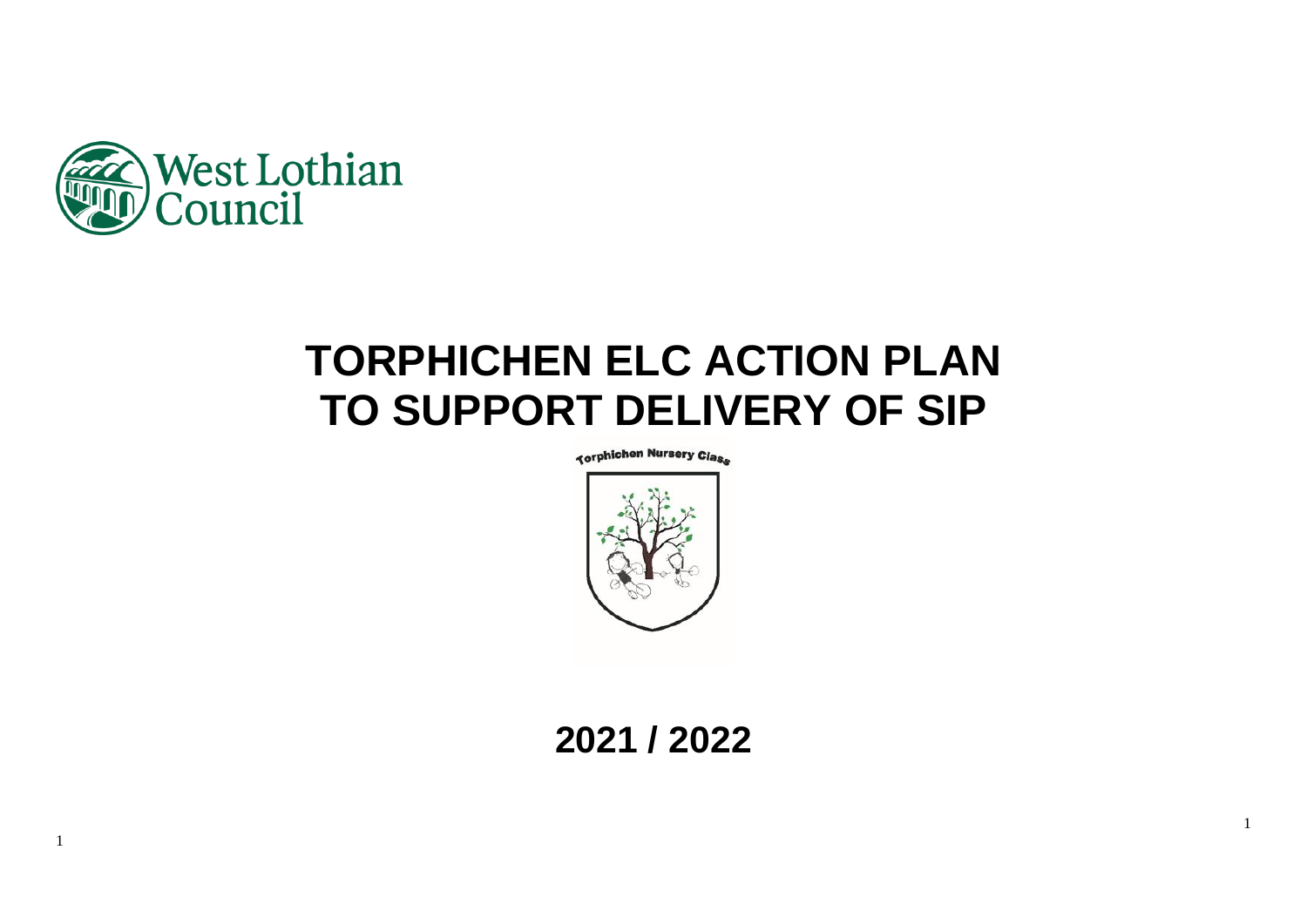## **Our Vision:** Together we Nurture and Care

## **Our Values:**

We are all friends. We are kind. We share our Learning and celebrate our Achievements We are valued as individuals. We are confident and resilient.

#### **Our Aims:**

Within a safe, welcoming, caring and inclusive environment, our nursery is committed to fostering curiosity and a desire to learn through play. Children are actively engaged in their own learning. They are

encouraged to develop their interests, take appropriate risks and embrace challenges to become resilient, responsible and active members of society. We work on maintaining partnerships with all stakeholders to ensure that an holistic approach to the well-being of children is embedded in our practice.

#### **Our Recovery Curriculum Rationale**

In Torphichen our aspiration is to provide a dynamic and flexible curriculum which is fit for purpose in preparing all learners to take their place in a modern multilingual society and economy by providing opportunities to develop skills for learning, skills for life and skills for work with a continuous focus on the core subjects: literacy, numeracy and health and wellbeing which permeate the curriculum.

We aspire to deliver excellence in learning and teaching by creating a curriculum which is designed to:

- firmly focus on the needs of the learner and support them in a range of ways, which will enable them to develop the four capacities of successful learners, confident individuals, effective contributors and responsible citizens
- provide opportunities for all to be actively engaged in their own learning
- provide a broad general education by focusing on the 7 principles of: breadth, depth of learning, challenge and enjoyment, personalisation and choice, progression, coherence and relevance
- provide progression through transitions and levels which will be closely monitored and tracked to ensure the opportunity of attainment and achievement at the highest level for all.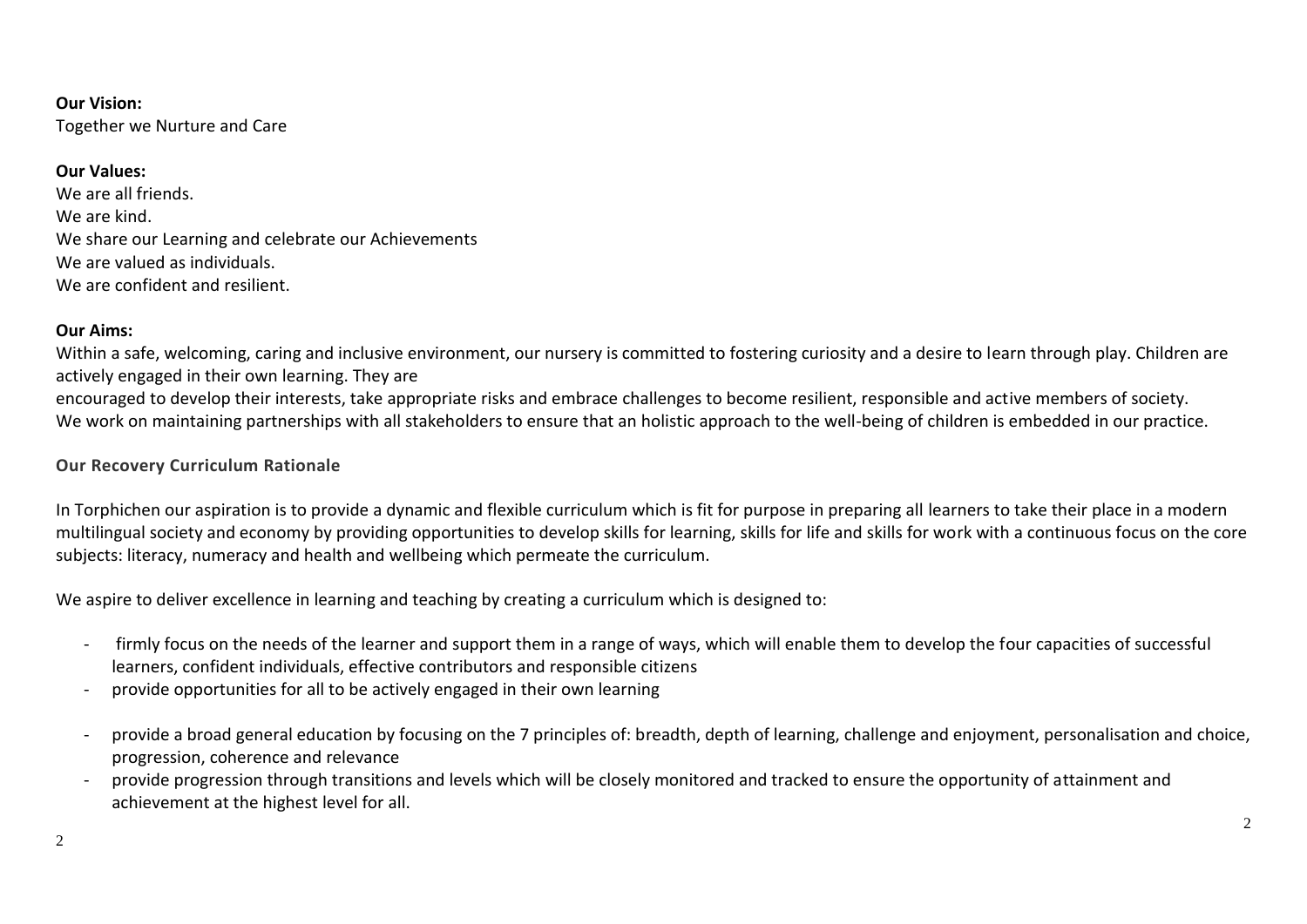|                                                                                                                                                                                                                                                                                             |                                                               | Torphichen Primary - ELC Improvement Planning (Recovery Phase) for Ensuring Excellence and Equity                                                                                                                                                                                                                                                                                                                                                                                                                                                                                                                                                                                                                                                                                                             |                  |                                                                                                                                                                                                                                                                                                                                                                                                                                                                                                                                                                                                                                              |  |
|---------------------------------------------------------------------------------------------------------------------------------------------------------------------------------------------------------------------------------------------------------------------------------------------|---------------------------------------------------------------|---------------------------------------------------------------------------------------------------------------------------------------------------------------------------------------------------------------------------------------------------------------------------------------------------------------------------------------------------------------------------------------------------------------------------------------------------------------------------------------------------------------------------------------------------------------------------------------------------------------------------------------------------------------------------------------------------------------------------------------------------------------------------------------------------------------|------------------|----------------------------------------------------------------------------------------------------------------------------------------------------------------------------------------------------------------------------------------------------------------------------------------------------------------------------------------------------------------------------------------------------------------------------------------------------------------------------------------------------------------------------------------------------------------------------------------------------------------------------------------------|--|
| <b>School priorities linked to</b><br>knowledge and data as identified<br>on previous page                                                                                                                                                                                                  | <b>Links to</b><br><b>HGIOELC</b><br>and<br><b>NH&amp;SCS</b> | Proposed actions to ensure recovery                                                                                                                                                                                                                                                                                                                                                                                                                                                                                                                                                                                                                                                                                                                                                                           | <b>Timescale</b> | <b>Measures of Success</b>                                                                                                                                                                                                                                                                                                                                                                                                                                                                                                                                                                                                                   |  |
| Improvement in all children and<br>young people's wellbeing:<br>Strengthen an ethos and culture of<br>inclusion participation and positive<br>relationships across the whole<br>learning community and ensure our<br>spaces (indoors and outdoors) are<br>used effectively to promote this. | 3.1/2.6<br>1.2<br>1.29<br>1.32<br>3.4<br>4.13                 | HWB champion to lead and support development work, including a refresh of the<br>whole school nurturing approach<br>Embed the refreshed vision, values and develop new aims with all stakeholders<br>Extend opportunities for parental involvement in the delivery of the health and<br>wellbeing curriculum<br>Embed the use of WL pathways to support progressive learning across the HWB<br>curriculum.<br>• Promote diversity, equality and inclusion within the setting and include family<br>learning activities to support this.<br>• Continue to develop outdoor play - including a focus on sustainability - linked to<br>the grounds and wider community<br>Review and refresh vertical and horizontal transitions<br>• Include opportunities for staff to engage in events that support their HWB. | <b>June 2022</b> | Short term:<br>Learners will be safe, healthy, active,<br>nurtured, respected, responsible and<br>included.<br>All stakeholders will feel supported and<br>listened to.<br>Long term:<br>Increased feeling of wellbeing will<br>translate into improved engagement and<br>motivation for pupils, families and staff<br>alike.<br><b>MEASURES:</b><br>Daily HWB check-ins will show<br>almost all children reporting<br>positively.<br>Next steps in Learners' Journeys will<br>evidence use of pathways.<br>Feedback from family Stay and Play<br>sessions<br>Comments on Learners' Journals<br>from parents and pupils will be<br>positive. |  |
| Raising attainment for all,<br>particularly in literacy and<br>numeracy:<br>Review and improve systems for<br>moderation and tracking of<br>achievement across literacy and<br>numeracy to ensure gaps and<br>strengths are accurately identified and<br>supported.                         | 2.3/2.5/3.2<br>4.19<br>1.13<br>1.6<br>2.8                     | Staff to engage with the Sharepoint resources to support literacy and numeracy<br>Staff to use WL literacy and numeracy pathways and benchmarks and review the<br>use of targets to support learning.<br>• Trackers will be used to identify appropriate next steps, which will be shared on<br>Online Journeys and acted upon with staff and family support.<br>Phonological development focus groups for all children.<br>$\bullet$<br>Big Bedtime Read initiative to be reintroduced and Story Sack initiative introduced.<br>• Improve robustness of tracking systems where targeted interventions are in place.                                                                                                                                                                                          | <b>June 2022</b> | Short term:<br>Learners will engage regularly with<br>activities through indoor and outdoor play<br>which develop key aspects of literacy and<br>numeracy learning.<br>Long term:<br>Improved attainment in literacy and<br>numeracy for all learners.<br><b>MEASURES:</b>                                                                                                                                                                                                                                                                                                                                                                   |  |
| Closing the attainment gap between<br>the most and least advantaged<br>children:                                                                                                                                                                                                            | 4.18                                                          |                                                                                                                                                                                                                                                                                                                                                                                                                                                                                                                                                                                                                                                                                                                                                                                                               | June 2022        | Analysis of range of evidence will<br>demonstrate increased levels of                                                                                                                                                                                                                                                                                                                                                                                                                                                                                                                                                                        |  |